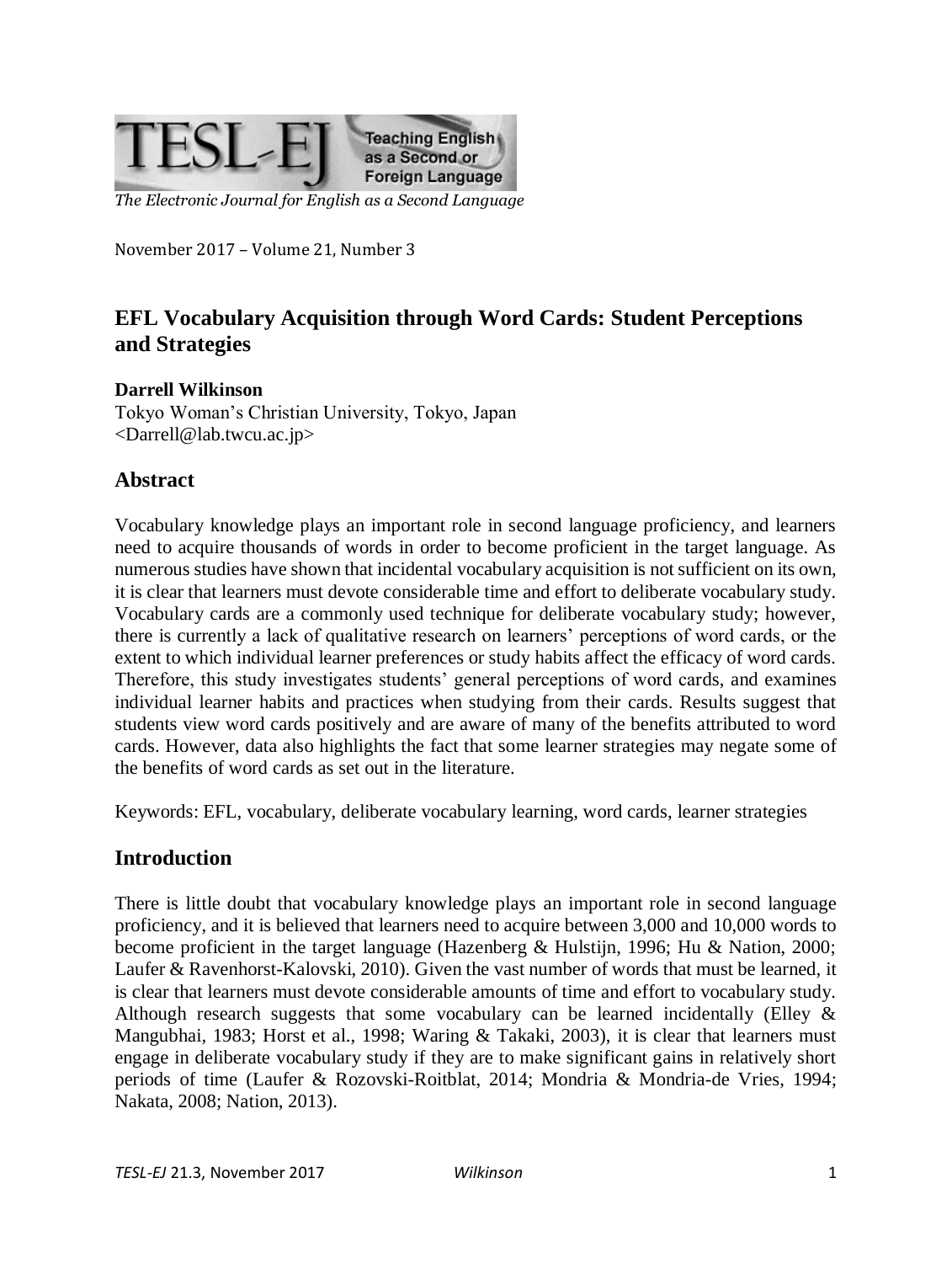Vocabulary cards are a commonly used technique for deliberate vocabulary study, and the efficacy of this method is supported by a growing body of research (Laufer, 2003; Nation, 2013; Schmitt, 1997; and Wang, 2010). A variety of features have been given credit for the success of learning from word cards including the affordances they offer for (a) expanded spaced rehearsal, (b) active recall of the L2 word form and its meaning separately, and (c) eliminating list effects or serial learning (Nakata, 2008; Nation & Webb, 2011). However, there are currently very few, if any, qualitative studies concerning the extent to which individual learner preferences impact the efficacy of word cards in terms of the three points mentioned above. Currently, very little is known about what learners actually do with their word cards after initially making them, or whether the way they are used is in line with the recommendations or assumptions outlined in the word card literature. Therefore, this study aims to address this important gap in the literature.

## **Literature Review**

## **Importance of Vocabulary**

There is little doubt that vocabulary knowledge plays a vital role in a learner's ability to proficiently use a foreign language (Laufer & Rozovski-Roitblat, 2014; Laufer & Shmueli, 1997; Nation, 2013; Nakata, 2008). There is a growing body of research showing positive correlations between vocabulary size and L2 reading and listening ability (Anderson & Freebody, 1981; Bernhardt & Kamil, 1995; Durgunoglu, 1997; Koda, 1989; Laufer, 1991, 1992, 2014; Nation, 2006; Qian, 1999, 2002). It also follows that it will be impossible to express oneself clearly in spoken or written form without an adequate grasp of vocabulary (Astika, 1993; Engber, 1995; Olinghouse & Leaird, 2009; Laufer & Nation, 1995).

#### **Number of Words Needed**

Early research suggested that learners need to understand at least 95% of the words in a written text if they are to gain reasonable comprehension (Laufer, 1989). However, Hu and Nation (2000) concluded that 98% coverage was actually more suitable for successful comprehension of written texts. In order to be able to understand 95-98% of written or spoken texts, learners need a vocabulary size of anywhere between 3,000 and 10,000 words (Hazenberg & Hulstijn, 1996; Hu & Nation, 2000; Laufer & Ravenhorst-Kalovski, 2010; Nation, 2006). Therefore, it is clear that learners must devote considerable amounts of time and effort to learning foreign language vocabulary if they wish to be able to communicate effectively in the target language.

#### **Incidental and Intentional (Deliberate) Vocabulary Learning**

From a pedagogical point of view, vocabulary acquisition is usually seen to take place either incidentally or intentionally (Nation, 2013). Incidental vocabulary learning is defined as the learning of vocabulary as a by-product of carrying out other activities, most commonly extensive reading (Nation, 2013). On the other hand, intentional vocabulary learning involves learners carrying out activities with the sole purpose of acquiring vocabulary. Typical activities include using dictionaries before creating word lists, vocabulary notebooks, or word cards (Nation, 2013; Nation & Webb, 2011; Schmitt, 1997). Intentional vocabulary learning is also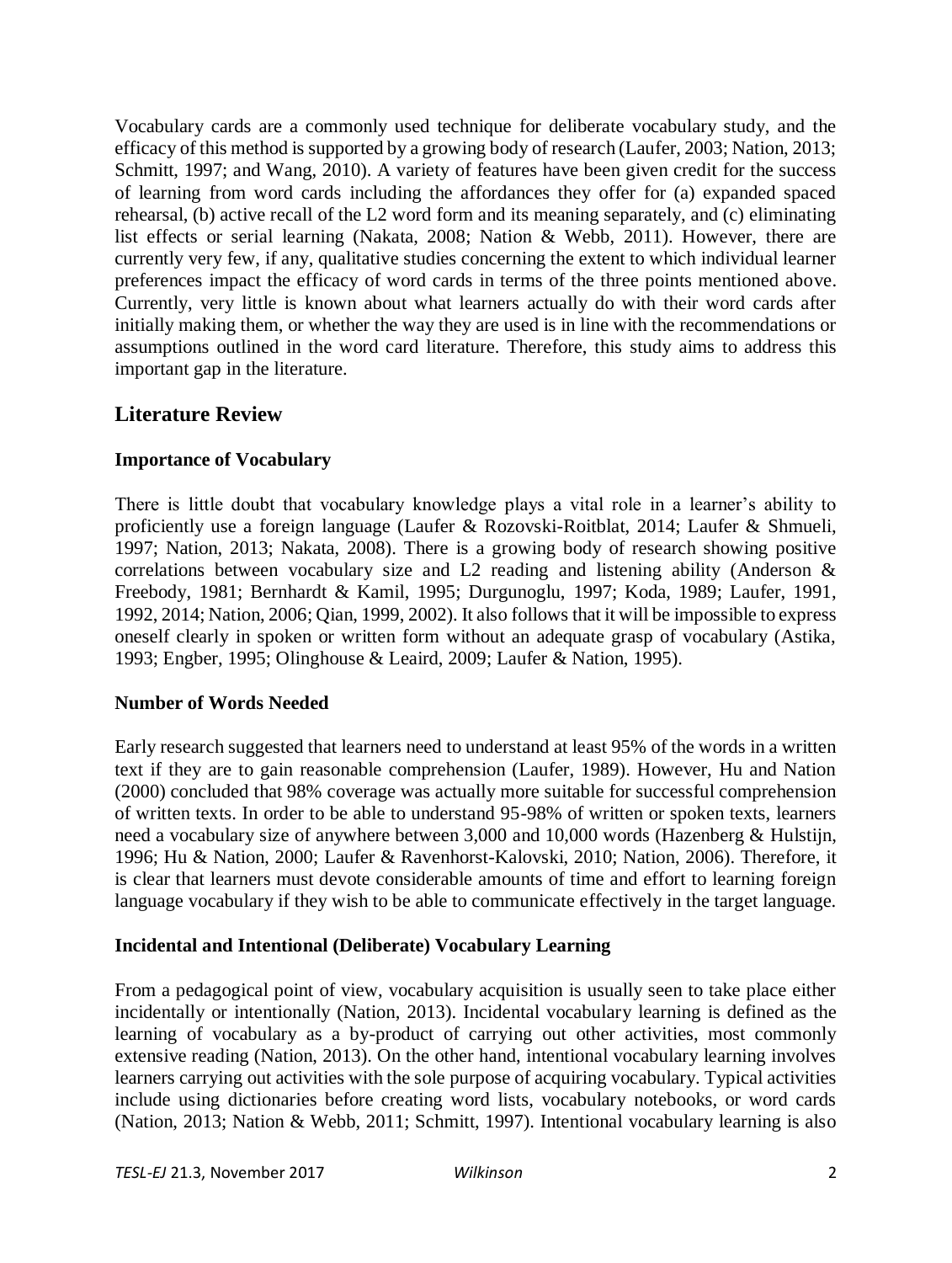often referred to as deliberate vocabulary learning (Elgort, 2011; Nation, 2013), and this is the term adopted in the rest of this paper.

Although research suggests that some vocabulary can be learned incidentally, the gains attributed to this method are quite small (Elley & Mangubhai, 1983; Horst et al., 1998; Waring & Takaki, 2003). However, numerous studies suggest that deliberate vocabulary learning can be an effective way to make substantial vocabulary gains in relatively short periods of time (Laufer & Rozovski-Roitblat, 2014; Nakata, 2008; Komachali & Khodareza, 2012; Schmitt & Schmitt, 1995). Therefore, incidental study alone is not enough and learners must also carry out regular and repeated deliberate vocabulary study if they are to master the thousands of words needed for success in the target foreign language.

## **Deliberate Vocabulary Learning with Word Cards**

Vocabulary cards are a time efficient and easy-to-use method of deliberate vocabulary study (Nation, 2013). In their most basic form, word cards involve having the target language word written on one side, with the native language version on the other (Nation & Webb, 2011). However, depending on learner or teacher preferences, other information such as the part of speech, collocations, or example sentences can also be included on the cards. Many language teachers advocate the use of word cards as an efficient and effective method of deliberate vocabulary study, a position which is backed up by a growing body of research-based evidence (Komachali & Khodareza, 2012; Laufer, 2003; Nakata, 2008; Wang, 2010; Waring, 1997). Generally, although learning from lists has proven to be a successful deliberate learning technique (Hulstijn, 2001; Nation, 2013), studying from word cards has proven to be a more effective method (Laufer, 2003; Nakata, 2008; Schmitt & Schmitt, 1995; Waring, 2004).

The success of word cards as a method of deliberate vocabulary study can be attributed to a number of factors described by Nakata (2008) and nation (2013). Firstly, word cards allow for active recall of the L2 word form and its meaning separately because each form is presented on different sides. Secondly, expanded spaced rehearsal can be implemented more easily as learners are able to divide cards into several decks, allowing them to review difficult or unknown items more frequently than easy or better-known items. Thirdly, as words are presented separately, no inappropriate help is given via the list effect, something that Nation and Webb (2011) refer to as serial learning.

#### **Gaps in the Literature**

As can be seen from the literature review above, word cards have repeatedly proven to be an efficient and successful technique for the deliberate study of foreign language vocabulary. Much of this success has been credited to the characteristics of word cards and the affordances they offer. However, very little qualitative research has been carried out investigating word cards. To date, the research-based studies concerning word cards have almost all been quantitative, cross-sectional, and carried out under experimental conditions instead of within natural learning contexts (Nation & Webb, 2011). There are very few studies exploring learners' perceptions of vocabulary cards, and none examining the choices learners make when using them. Therefore, it is not clear if learners' perceptions or individual study choice support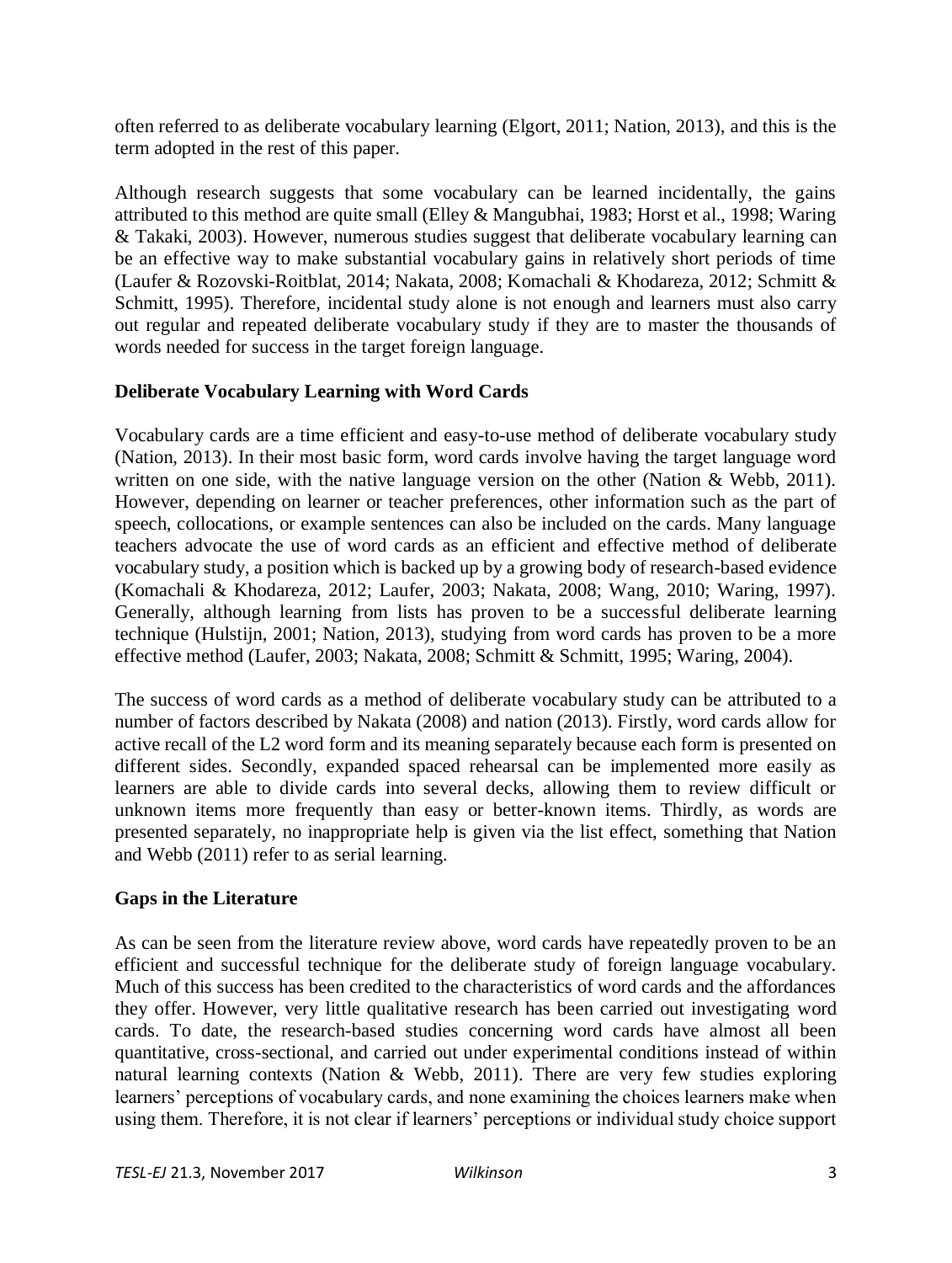or negate the theoretical benefits attributed to word cards. Currently, there are two main gaps in the literature that warrant specific attention:

- 1. No qualitative studies were found that provided detailed data regarding learners' general perceptions of word cards as a deliberate study method. Only one study was found to address the issue of learner perceptions in a somewhat qualitative way (Nakata, 2008), and even this study did not use qualitative interviews, and presented data quantitatively. This gap needs addressing because learner perceptions and feelings about a particular study method can affect learner motivation, and thus impact learning outcomes. If learners have a positive view of word cards, this could account for some of their success reported in the various quantitative studies, and could further justify their use in language learning programs. On the other hand, if learners display a lack of satisfaction towards word cards, it could show that the benefits of the method need to be better explained to students, or that learners should be given more autonomy in terms of which deliberate study method they use.
- 2. No studies have been found that have investigated the extent to which learners actually carry out expanded spaced retrieval by dividing their word cards into 'known' or 'unknown' packs. If qualitative data obtained from interviews, observations, and surveys shows that learners are regularly and systematically separating their cards into packs based on the extent to which words are perceived to be known, this would provide practical, classroom-based support for this theoretical benefit. Conversely, if learners prefer not to separate their packs, or do not focus more on new words, then no expanded spaced retrieval would take place, and this theoretical benefit would be called into question.

## **The Present Study**

As seen above, there are currently very few if any studies showing how learners feel about word cards in general, and although the affordances for expanded spaced rehearsal and lack of serial learning are given a great deal of credit for the efficacy of word cards, there have been no qualitative investigations to back this up. Only through in-depth qualitative investigation and analysis can we begin to answer some important questions and better understand extent to which learner differences may alter the efficacy of using word cards as a deliberate vocabulary study method. The present study uses qualitative methods to answer the research questions below:

#### **Research Questions**

- 1. How do learners perceive word cards as a deliberate vocabulary study method?
- 2. How do learners' study choices relate to or affect the benefits of word cards described in the literature above?
	- A. Expanded spaced retrieval
	- B. List effect/serial learning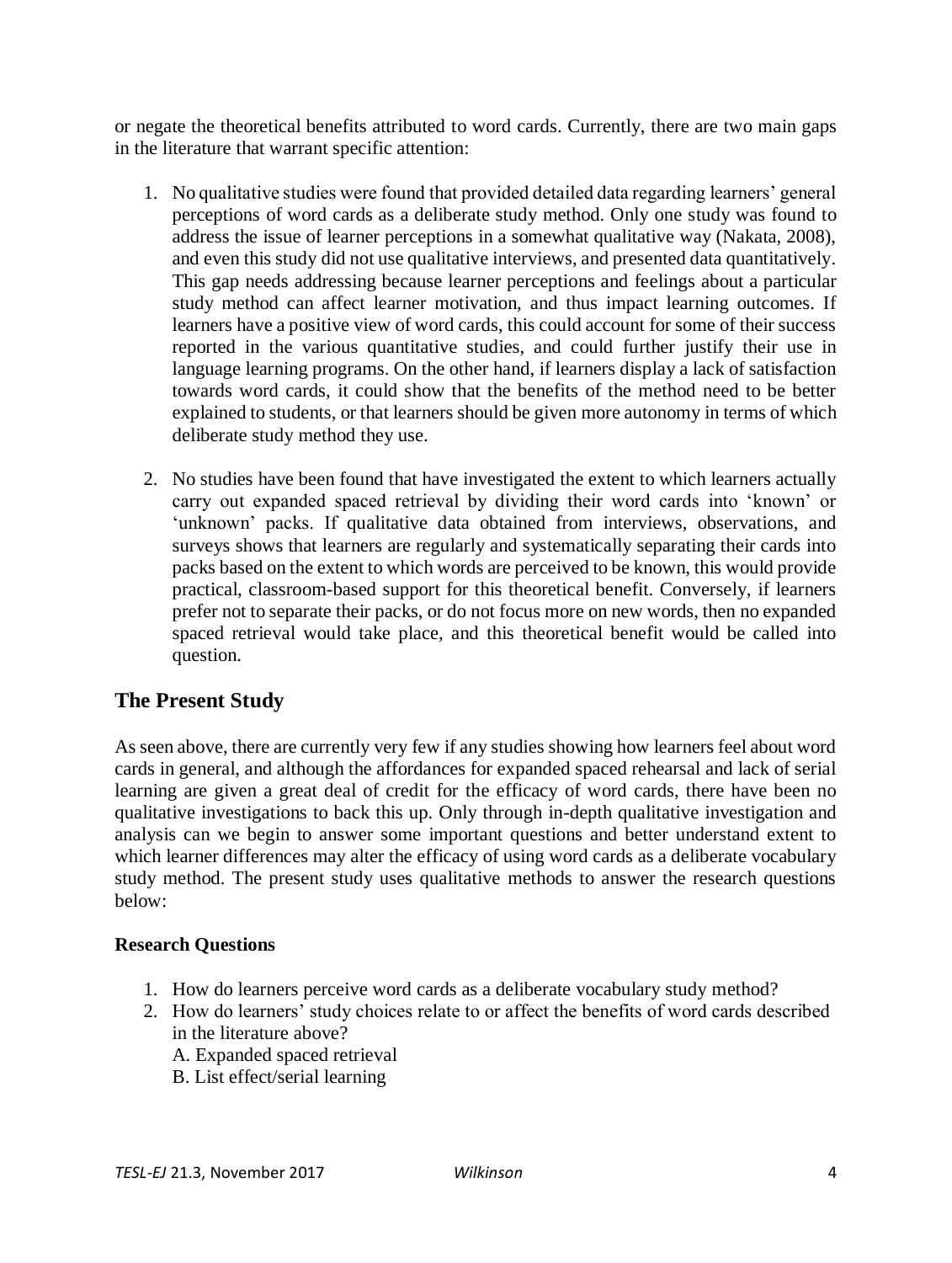#### **Setting**

The research was carried out in a private university in Western Tokyo. The university curricula, regardless of faculty, has quite a strong emphasis on English as a Foreign Language (EFL) with all students having the opportunity to take EFL classes for four years. In addition, there are many study abroad opportunities, and the university has a variety of well-established selfaccess language programs and facilities.

## **Participants**

The participants were 17 Japanese university students aged between 18 and 19 who had all studied English as a foreign language for at least six years before entering university. The participants were volunteers from an original pool of 100 students. Ultimately, seven students were selected to participate in the semi-structured interviews. This group of students had a good command of the English language (i.e., the interviews were to be conducted in English), had a balance of male and female participants, came from different departments, and had expressed high motivation to learn English.

All of the participants were first year undergraduate students and had used word cards as part of their course requirements for at least one semester. Within their course, the students' vocabulary level was pre-tested. They were given a level-appropriate section of the Corpus of Contemporary American English (COCA) and they self-selected words that they deemed to be unknown and entered the relevant information about that word (L1 meaning, L2 form, example sentence(s), and any other information they deemed as important) onto word cards. Overall, all of the participants followed this method and had learned from at least 250 word cards prior to the study.

#### **Data Collection and Analysis**

The primary method of data collection for the seven participants was one-to-one semistructured interviews. The interview data was then transcribed, analysed, and coded. In addition, the interviewees' word cards were also examined during the interview stage. After analysis of the data, the remaining ten students, who were not interviewed, were emailed a short questionnaire to help shed more light on some of the points raised during the interviews. This questionnaire contained both Likert-scale and open-ended questions. Students were allowed to answer the open-ended questions in Japanese or English, and all Japanese answers were translated by a colleague.

## **Presentation and Analysis of Data**

The following section presents interview and survey data, and provides interpretations of the data analysis.

#### **Research Question 1: How do learners perceive word cards as a deliberate vocabulary study method?**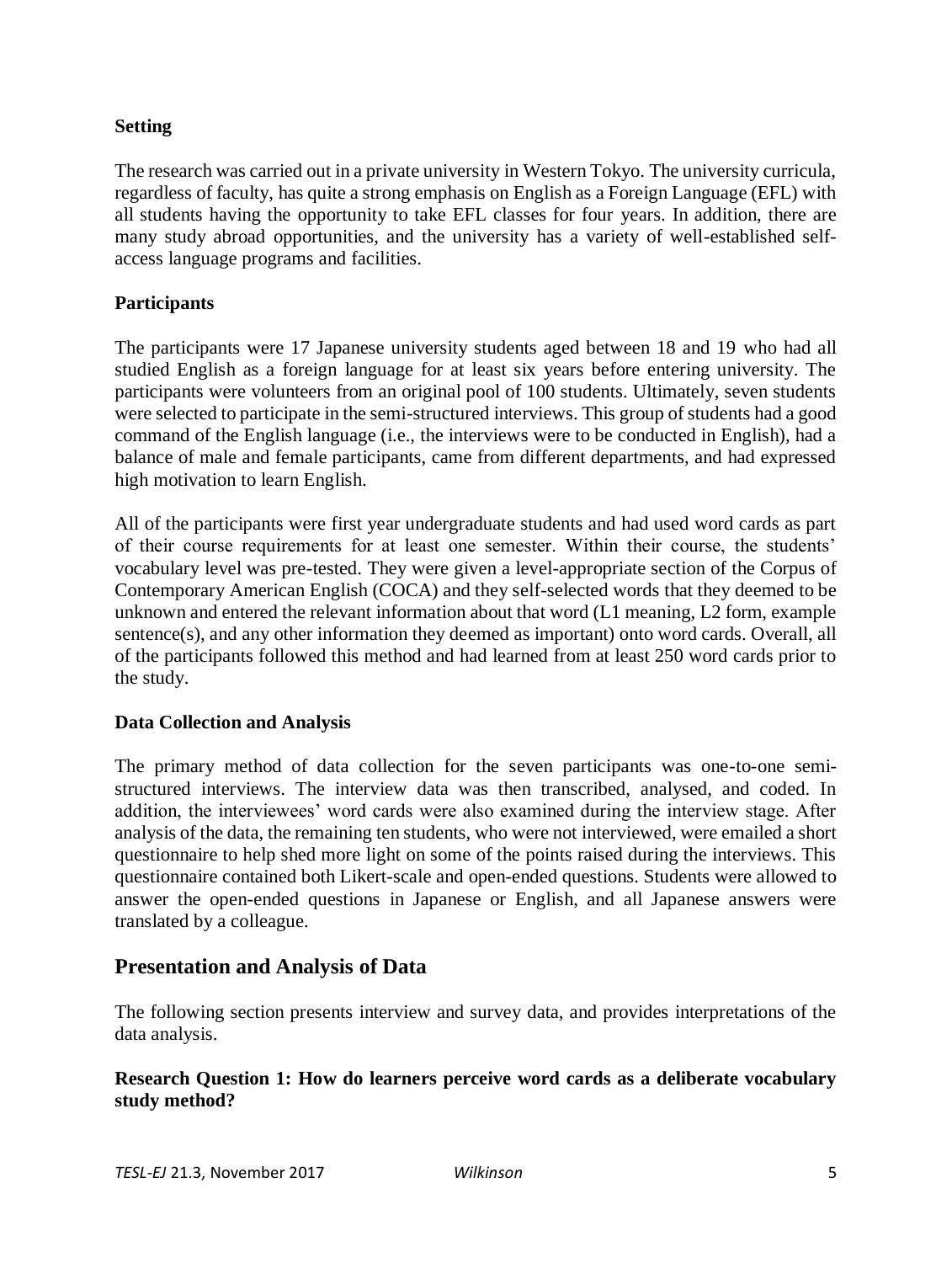*General Perceptions of Word Cards*. In terms of general perceptions of word cards as a deliberate vocabulary learning technique, the interview and survey data intimates that learners view word cards positively. The interview excerpts below represent some typical responses.

P1. Word cards are good, I think, good, good for me. I like this system very much … I can learn many words quickly. … I can choose words I don't know, it is good.

P2. It is good to learn new words and sentences, easy, quickly study many word. … I can learn many words quickly, … it is also convenient.

P3. Cards are a good way to study quickly. I can learn word and sentence well … I can know many new words and the way of using. … English words and sentences.

Similar opinions were given by three of the other four interviewees. Survey data gained from a Likert-scale question asking participants to rate the efficiency of word cards supports the above interview data. When answering the question 'How efficient do you think word cards are to study vocabulary (time efficiency, ease of use, etc.)?' 70% of the participants rated word cards as highly efficient (Mean = 4.1 out of 5). Responses to an open-ended follow up question asking participants to provide reasons for their above ratings included similar answers to those provided by the interviewees, for example, *simple way to study*, *easy to make and carry*, and *can learn many words quickly*. One surprising point is that, despite the amount of time required to make the cards, all participants believed that the vocabulary card method was a quick way to learn new words. This finding is in line with the literature that views word cards as a relatively quick and efficient method of deliberate vocabulary study (Nation, 2013; Nation & Webb, 2011).

As learners appear to view the use of word cards positively, it was deemed important to find out what features the participants particularly like or find most beneficial. The main findings were that convenience and active recall were the two positive points most commonly stated by the participants.

*Convenience*. All of the participants interviewed said that they find the word card system convenient because they are easy to carry around and study from in various contexts. Typical responses were as follows: *they are convenient* … *easy to carry* … *I can study in bed*, … *in library*, … *in class and on train*. In addition, when asked to list the main advantages of word cards on the survey emailed to the other participants, 70% of the respondents mentioned that they felt they were convenient or easy to carry, and a number of participants specifically mentioned that they liked the fact that they could study from the cards anywhere, for example, on the train, or in the classroom before class.

Presentation of L2 form and L1 meaning separately. In addition to noting the convenience factor, many of the interviewees mentioned that having the L1 and L2 words presented separately (on different sides of the cards) was a positive feature of word cards.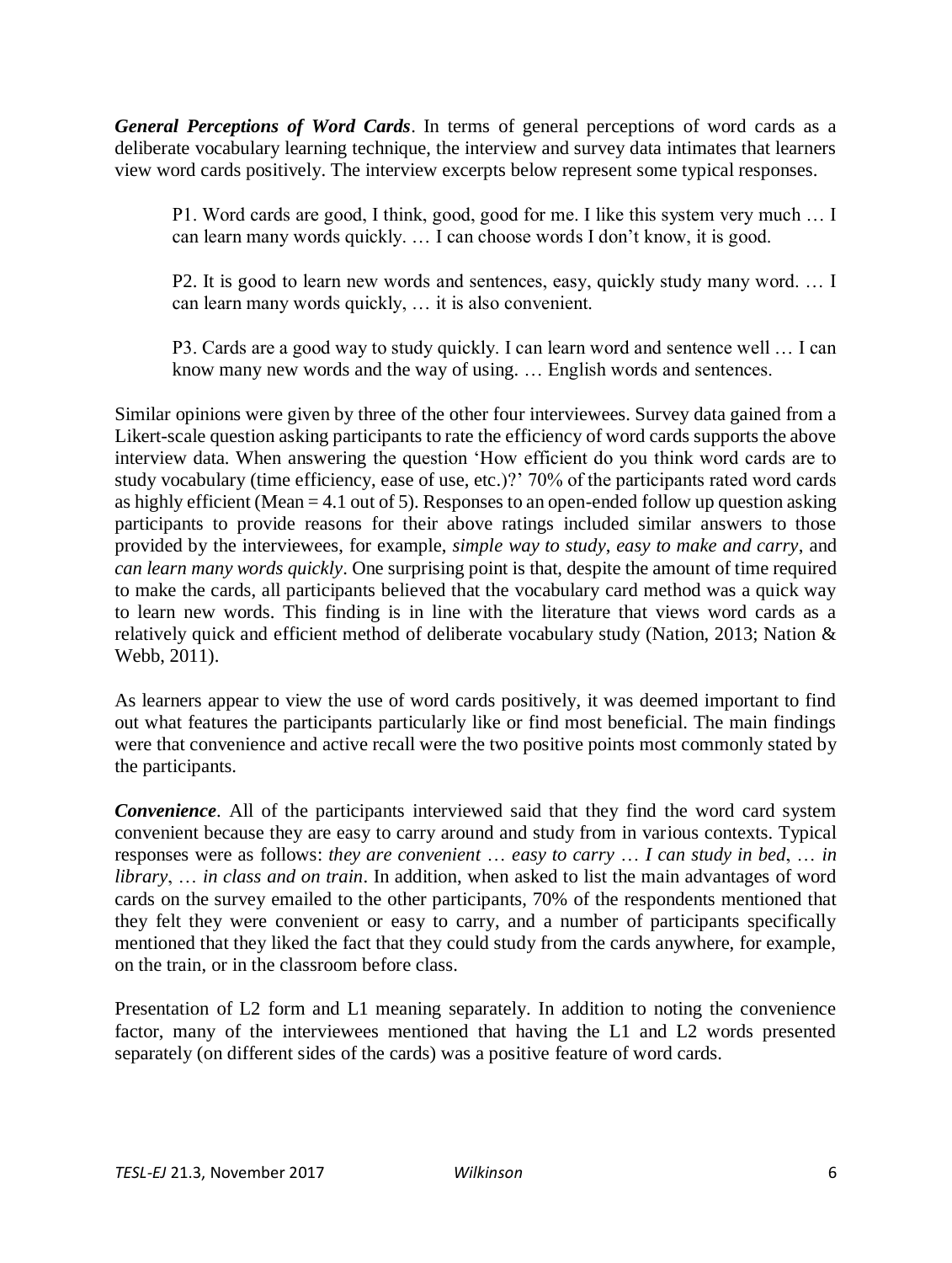P1. I have to see one side and remember the other, it is difficult but good for me … I can remember more easy next time. I see Japanese and have to remember word and sentence, is good.

P2. When I see Japanese word, I have to remember the English one, is difficult but helpful for me. ... If I see together, like notebook, maybe I do not remember next time.

P5. I like this, must think hard … not easy … cannot see both sides at same time, is good. Remembering sentence is good.

P7. I have to think about, remember the word on the other side of the card, it is good. I remember words like this more. In textbook, words shown together, it is too easy … don't have to think.

The above results were also reflected in the survey data. When listing the advantages of word cards on the survey, 60% of students stated that they thought that it was very good that they could not see the Japanese and English forms of the words at the same time.

#### **Research Question 2: How do learners' study choices relate to or affect the benefits of word cards described in the literature above?**

The following data excerpts hopefully shed light on what it is that learners actually do when studying from word cards. Specifically, the results aim to show how learners' study choices affect the two theoretical benefits of word cards referred to as expanded spaced retrieval, and serial learning.

*Expanded Spaced Retrieval*. One of the main advantages or positive characteristics of word cards discussed in the literature is the issue of expanded spaced retrieval (Nakata, 2008; Nation, 2013; Nation & Webb, 2011). This refers to the process whereby word cards can be sorted into different packs, for example, known words, somewhat known, and unknown. Then, in principle, learners can focus less attention on better known words by extending the time between study periods of those words. The data excerpts below highlight some interesting issues regarding expanded spaced retrieval.

While some of the participants seemed to practice the principle of expanded spaced retrieval, it was not systematically expanded.

P3. Sometimes I only bring some cards, not all of them … If I know some words I can leave them at home for that day's study.

I. Ah, I see. What happens to the cards you leave at home, take out of the pack?

P3. I will study from them again at next, or next session, because, if I finish with them, I think I forget them again. So, um, if I study them today and know them, or um get good test score, maybe I not study for one week.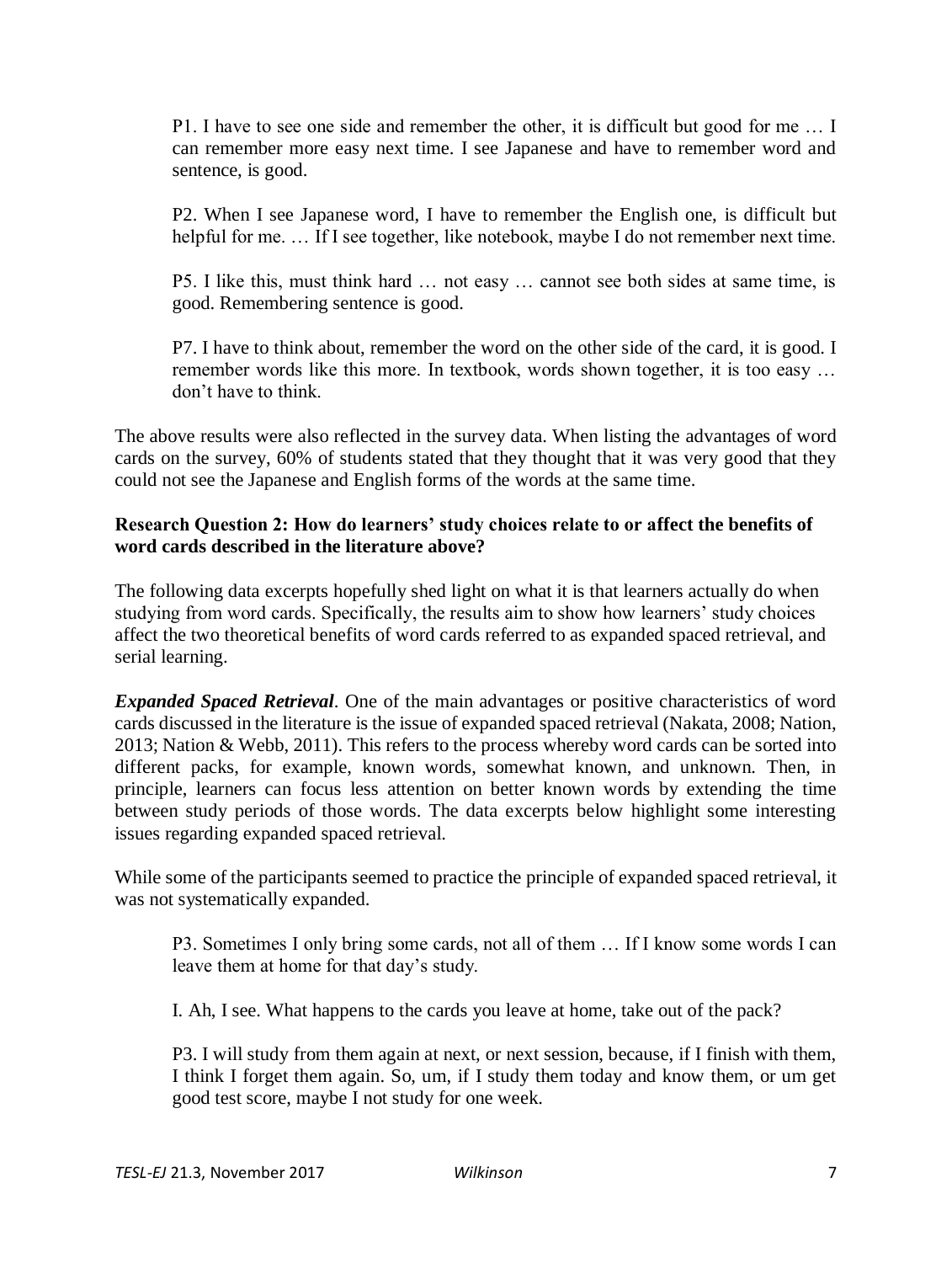I. How often do you take cards out of your pack like this? Why?

P3. Um, not often, maybe twice in a semester (long pause; no more information given)

I. Do you keep cards in separate packs?

P3. Ah, no, I put them back like this (shows me her cards: they are all numbered and in order). I usually take out in group and then put back in same order. … Like this (shows cards), I take out from here to here (1-50), and then put them back later

I. Why do you keep them together in order, and in one pack, why not in known and unknown piles for example?

P3. I um, (laughs) I do not like shuffle so much. Like this way I have to, want to order so I know, um, so I see which are old and new easy … I like to have them together usually … because I can study all if have time … I like cards in time order.

It seems from the data above, that although Participant 3 does carry out spaced retrieval, it is not done in an organised or planned manner, and is not really *expanded* spaced retrieval for a number of reasons. The next data excerpt shown below provides more evidence to support these interpretations.

I. How long after making the cards do you study them, and which cards do you study?

P3. Uhm, for example, maybe make on Wednesday, then study same day, then make more on Friday or Saturday, then study new and old ones. Once a week, look at all. … But, when I make new cards, I study those ones, plus go back to early ones. … Not always have time to look at all, so I start with new ones and go backwards. But sometimes I study from last (new) ones and all others. … I try to look at all at least once a week. I spend more time on new cards, old ones I know so take less time, uhm, just check.

First, although she does not study older or more known words as often as newer ones, the maximum spaced retrieval seems to be around one week; it is not expanded to longer periods, which is the basic premise or definition of expanded spaced retrieval as stated in the literature (Nakata, 2008; Nation, 2013). Similar practices were also reported by four of the other participants interviewed, all of whom said they generally try to look through all of the cards at least once a week. In addition, the survey data gained from the question 'How often do you separate your cards into packs based on how well you know the words?' showed that less than 20% of the students regularly separated their packs.

*Serial Learning*. In addition to showing a lack of expanded spaced retrieval, as the data excerpts above also show that participant 1 always keeps the cards in order, and mostly in one pack, this theoretically could lead to some list effect or serial learning. The literature (Nation, 2013; Nation & Webb 2011) mentions that one of the main advantages of word cards is that they can be shuffled, or split into multiple decks, in order to prevent words from being presented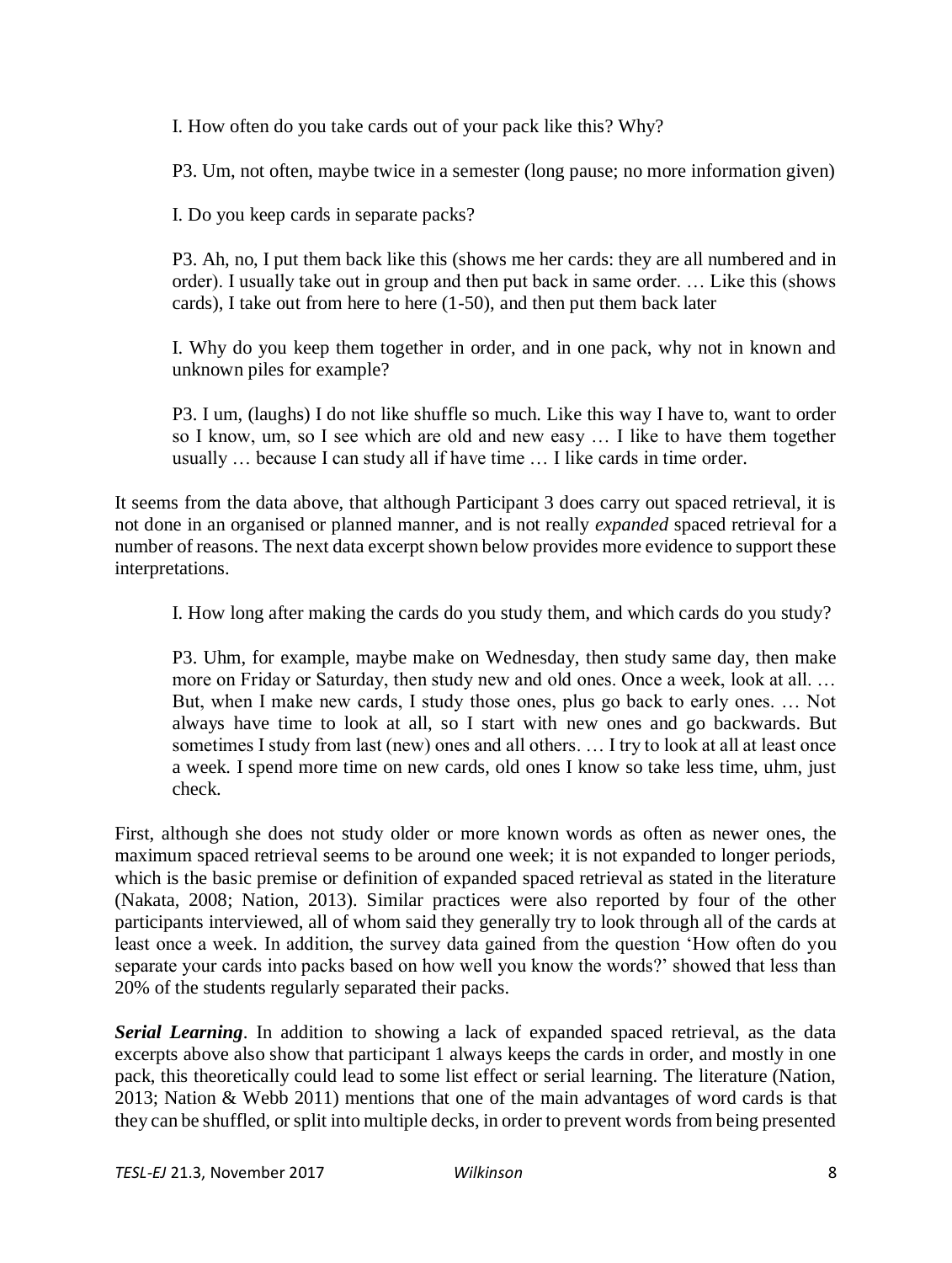in the same order, thus avoiding serial learning. However, it can be seen above that this does not seem to be the case for most learners in this study. Another example comes from participant 2 who stated "*I do not like shuffling* … *I don't separate into packs* … *I want to keep in same order*." Further evidence of the risk of serial learning comes from another interviewee whose cards, which were brought to the interview, were numbered and in order. This participant also expressed an aversion to shuffling or separating into decks when he stated that he does not like shuffling but likes "keeping in one pack, keeping together in number order." Similar answers were given by all of the interviewees, and survey data gained from the question 'How often do you shuffle your cards' showed that only 2 students regularly shuffled their word card packs. This is very surprising because as their teacher, I have often stressed the importance and benefit of shuffling cards and not studying them in the same order each time.

This habit of keeping the cards in one pack, going through them in time or numerical order and not shuffling goes against what is discussed in the literature regarding word cards protecting against serial learning.

However, during interviews participants were tested for serial learning by asking if they could recall the next word after looking at the previous one. No participant was able to recall the word correctly, or even partially. Therefore, based on very rudimentary testing, it seems that even though the participants were largely studying from their cards in the same order each time, word cards are an effective way of avoiding serial learning.

*Active Versus Passive Recall*. Another of the advantages of word cards discussed in the literature is that as information is presented on two sides, not next to each other, active recall of the L2 form can be done after seeing the L1 meaning (Nakata, 2008; Nation, 2013). This is believed to be more cognitively challenging and therefore likely to lead to better learning outcomes than carrying out passive recall; looking at the L2 form and trying to recall the L1 meaning (Laufer & Hulstijn, 2001; Laufer & Rozovski-Roitblat, 2014; Nation, 2013, Nation & Webb, 2011).

Originally, this characteristic of word card design was not a focus of investigation in this study. However, it was added because many of the participants discussed the issue without specific prompting, and no previous studies were found that investigated whether learners carry out active or passive recall form word cards.

The interview data below shows that the learner is aware that active recall is more difficult than passive recall, and that she systematically chooses which type of recall to engage in.

I. OK, when you are studying the cards, if you are studying? Do you always need to look at both sides?

P5. Yes, even if I know, uh think I know, I always check. It is best part for me. I see English, I have to remember, um, then test, check other side to see if right, if I am correct. Or see Japanese, must turnover to see if my remember English word is correct.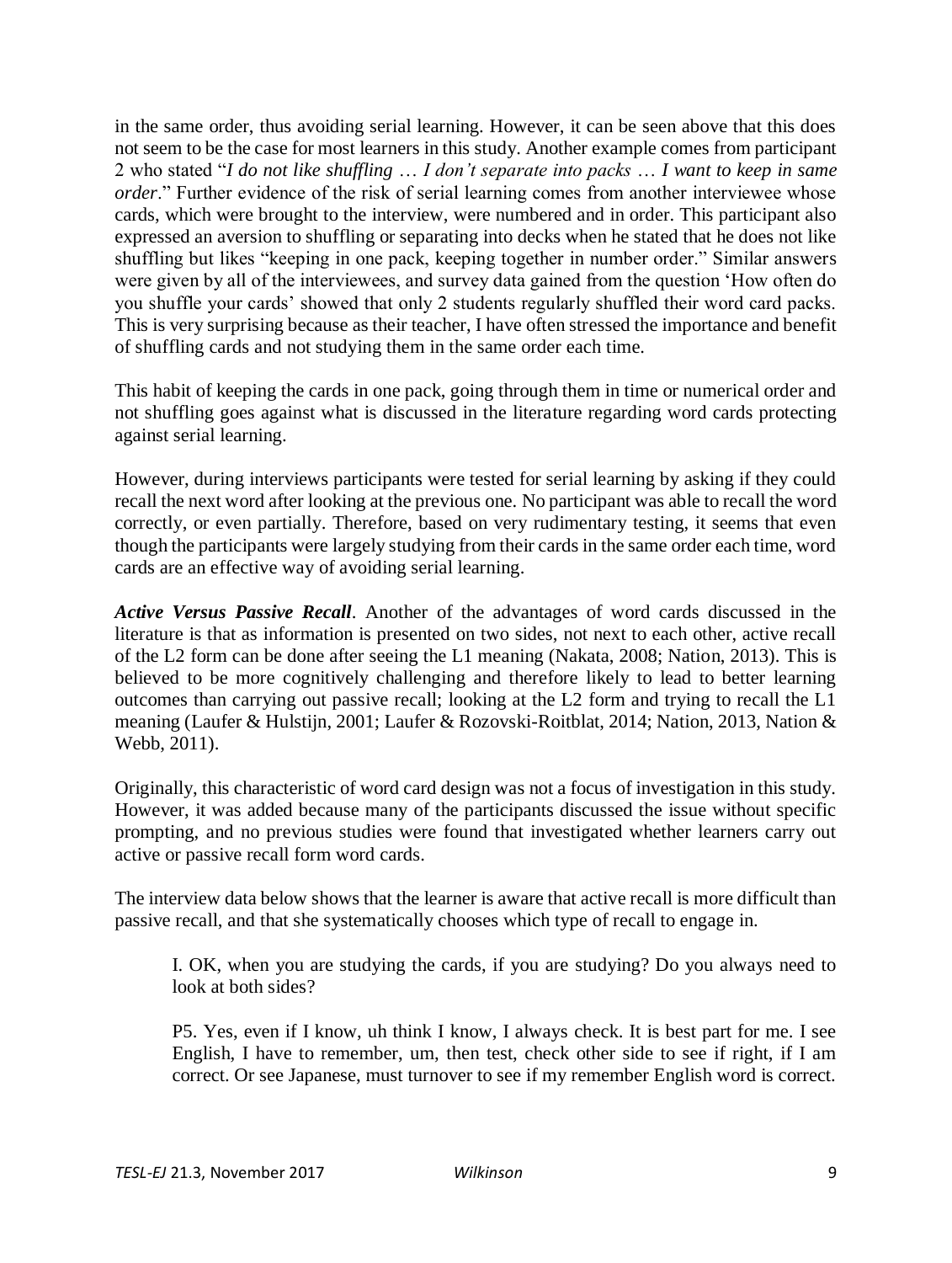I. Do you start with English word side or do you start with Japanese side)? Which side do you look at first?

P5. Firstly, uh, I look at side English side, a few times do this, so, few time later I start with side Japanese side.

I. When do you change from looking at the English side first to looking at the Japanese side? Uh, why do you change?

P5. Yes, um, when I think I maybe know the words more, … then I change to Japanese side.

I. Looking at the English and remembering the Japanese, or looking at Japanese and remembering the English, which is most difficult?

P5. Um Japanese to English is more difficult. I have to look at Japanese, um which I usually know, but then I have to think about English, um, mm, spelling, letters, uh pronunciation. It is more difficult. Seeing English, all, then thinking Japanese much easier.

From the above data, it can be seen that the student is consciously aware that active recall is more cognitively challenging, and due to this knowledge, she seems to progress from the easier method (passive recall) to the more difficult active recall method. She seems to do this in order to systematically increase her knowledge and memory of that word. This learning studentselected methodology was also reported by three other participants, for example:

P1. Yeah, first time is Japanese to English, then second time is same, but 3rd time is Japanese to English (in each session).

P3. English to Japanese is easier for me, so I start like this a few times and then change … start Japanese side to remember English word more.

P6. I don't like trying to remember the English word, it is too hard. Looking at English side is easy … but I do other way sometimes because I need it.

The above data intimates that not only are learners applying very good recall strategies, which are in line with the advice or benefits described in the literature, but that they are also doing it consciously with an understanding of the importance of doing so. Unfortunately, no survey data was collected regarding this point as it was not a planned variable in this study.

## **Summary of Results**

The research outlined in this paper addresses a number of gaps in the literature regarding word card usage. Although much literature has cited expanded spaced retrieval, lack of serial learning, and the affordance to actively recall the L1 form of a word from its L2 meaning (Nakata, 2008; Nation, 2013; Nation & Webb, 2011), this is the first known study to provide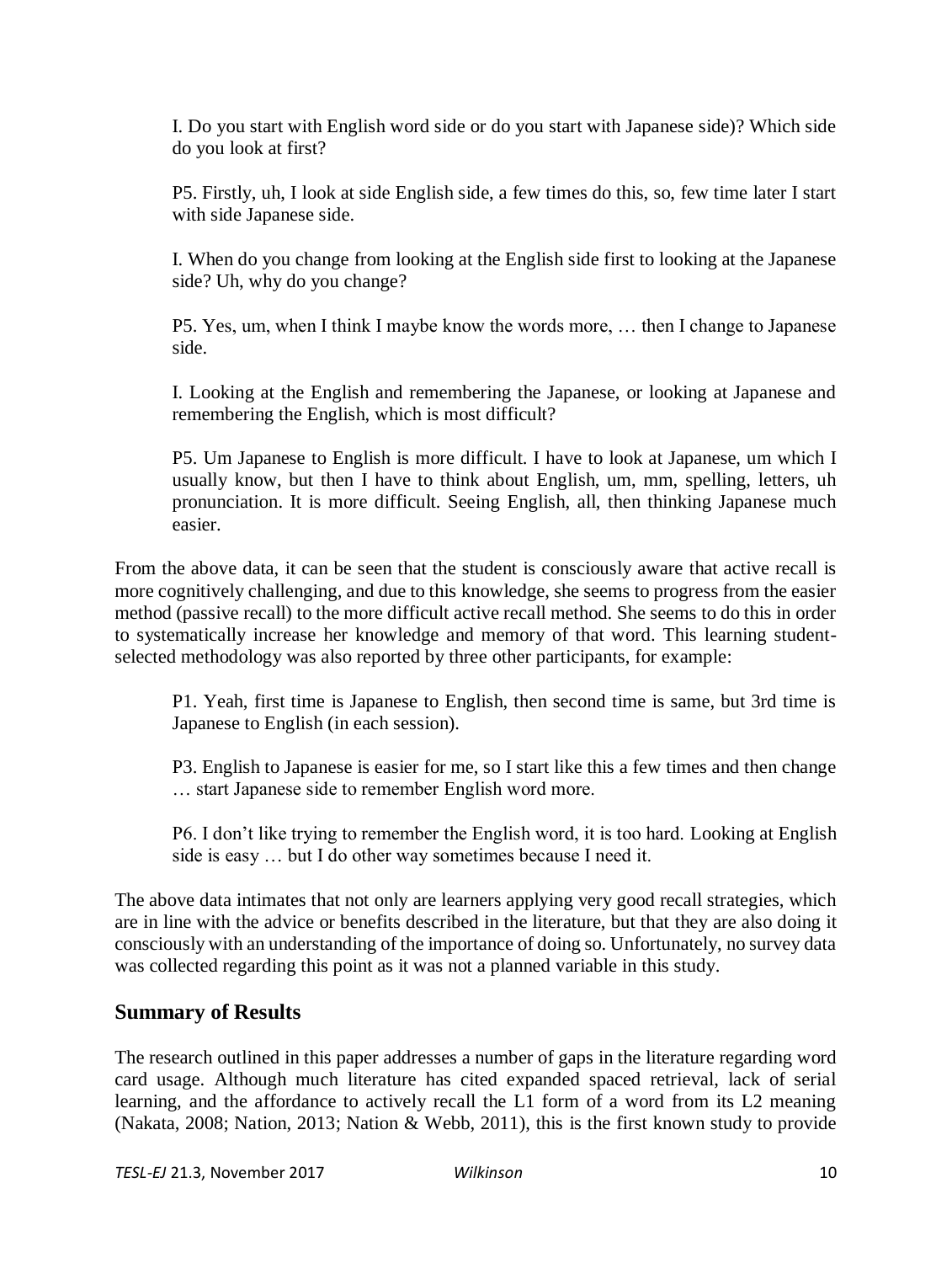qualitative data regarding these issues. Therefore, although this study is very limited in terms of the number of participants, the qualitative data highlights some interesting findings:

Firstly, in terms of learner perceptions, all of the learners viewed word cards in a positive light. The majority of the participants interviewed and surveyed stated that they felt word cards were a quick and effective method. In addition, all of the participants listed convenience as a major benefit of word cards. Results also indicated that learners viewed being able to recall the L1 form and L2 meaning separately as an additional positive feature. Some participants specifically stated that this was a major benefit of word cards over word lists or notebooks.

Secondly, the data presented in this paper indicate that although learners are engaged in expanded spaced retrieval to an extent, they are not taking full advantage of this technique. For example, learners in this study admitted to rarely separating cards into packs of known and unknown words, and the period of spacing between the study of words perceived as known did not go beyond one week. Therefore, it may be that learner' study preferences could actually be limiting the benefit of word cards in terms of their affordance for expanded spaced retrieval.

In addition, based on data obtained during the interviews, although learners rarely separate or shuffle their pack when studying from them, this does not seem to result in any serial learning. This intimates that even when learners do not follow some of the basic guidelines regarding word card methodology, the design features of the card system are robust enough to prevent serial learning.

Finally, without being specifically asked, learners specifically mentioned the issue of active versus passive recall. Learners showed that (a) they are aware that active recall is more cognitively challenging, and (b) due to this, they most often begin studying new words passively before moving onto an active recall approach in subsequent study sessions.

## **Conclusions**

From the qualitative data collected and analysed in this study, it appears that learners agree with many of the benefits cited in the word card literature. First, word cards were viewed as a convenient, time-efficient and effective method of deliberate vocabulary study. In addition, learners also cited being able to recall the L1 form and L2 meaning separately as a positive feature of word cards. However, some of the ways learners study from their cards goes against the advice cited in the literature. One example of this is that learners are very reluctant to shuffle or separate their word card packs. However, rudimentary testing indicated that there was no evidence of serial learning, something which is believed to occur from other methods such as lists or notebooks (Nation, 2013). Therefore, the design features of word cards seem robust enough to protect against serial learning, even when learners do not follow the protocols advocated in the literature. However, one of the most concerning results is that the practice of engaging in expanded spaced retrieval seems to be somewhat limited at best. While some of the participants seemed to practice the principle of spaced retrieval, it was not systematically expanded over time. Overall, the results of this study lend support for the use of word cards, but also indicate that significant and repeated learner training concerning how best to study from the cards may be needed.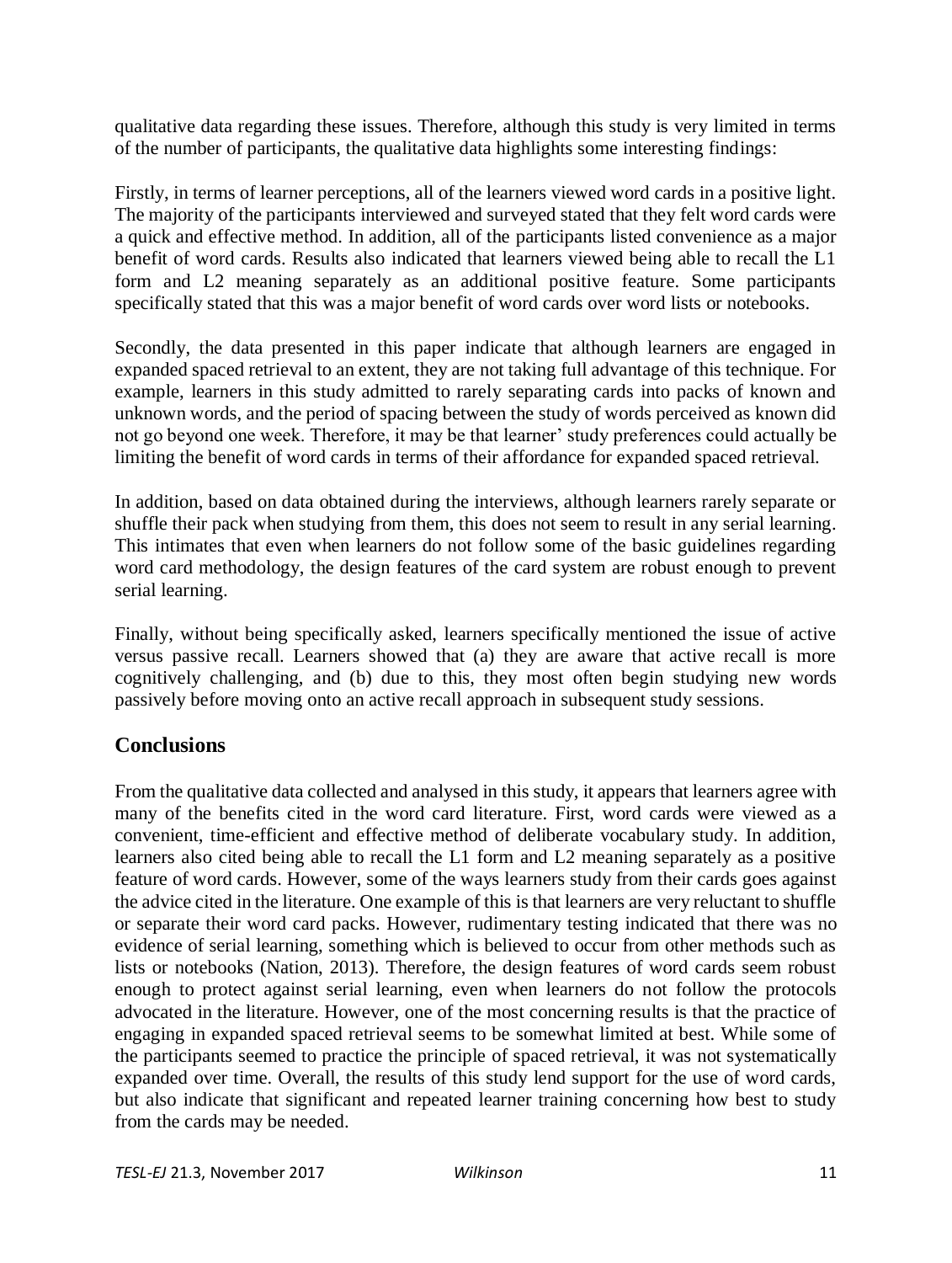## **Limitations of the Study**

There are clearly a number of limitations with this study, the biggest being the small sample size, and the fact that all the participants were first-year Japanese students from one private university. These issues seriously limit the generalizability of the results, therefore, further research in different contexts is needed. In addition, the fact that learners had to complete interviews in their second language may have limited the level of detail of their answers.

## **About the Author**

**Darrell Wilkinson** is an Associate Professor in the Language Sciences Department at Tokyo Woman's Christian University. He has taught English in several countries including England, Thailand, Vietnam and Japan. Darrell holds a number of practical teaching qualifications, an MS.Ed.TESOL, and is currently working on his PhD in Applied Linguistics. His research interests include vocabulary acquisition and testing, CLIL, learner autonomy, and teaching to mixed-ability groups.

## **References**

Anderson, J. C., & Freebody, P. (1981). Vocabulary knowledge. In J. T. Guthrie (Ed.), *Comprehension and teaching* (pp.77-177). Newark, DE: International Reading Association.

Astika, G. G. (1993). Analytical assessment of foreign students' writing. *RELC Journal, 24*, 61-72. doi:10.1177/003368829302400104

Bernhardt, E. B., & Kamil, M. L. (1995). Interpreting relationships between L1 and L2 reading: Consolidating the linguistic threshold and the linguistic interdependence hypotheses. *Applied Linguistics, 16*, 15–34. Retrieved from:<http://applij.oxfordjournals.org/content/16/1/15.abstract>

Durgunoglu, A. Y. (1997). Bilingual reading: Its components, development, and other issues. In A. M. B. de Groot & J. F. Kroll (Eds.), *Tutorials in bilingualism*, (pp. 255-276). Mahwah, NJ: Lawrence Erlbaum.

Elgort, I. (2011). Deliberate learning and vocabulary acquisition in a second language. *Language Learning, 61*(2), 367-413. doi:10.1111/j.1467-9922.2010.00613.x

Elley, W. B. (1991). Acquiring literacy in a second language: The effect of book-based programs. *Language Learning, 41*, 375-411. doi:10.1111/j.1467-1770.1991.tb00611.x

Elley, W. B. (1989) Vocabulary Acquisition from Listening to Stories. *Reading Research Quarterly, 24*(2), 174-187. doi:10.2307/747863

Elley, W. B., & Mangubhai, F. (1983). The impact of reading on second language learning. *Reading Research Quarterly, 19*, 53-67. doi:10.2307/747337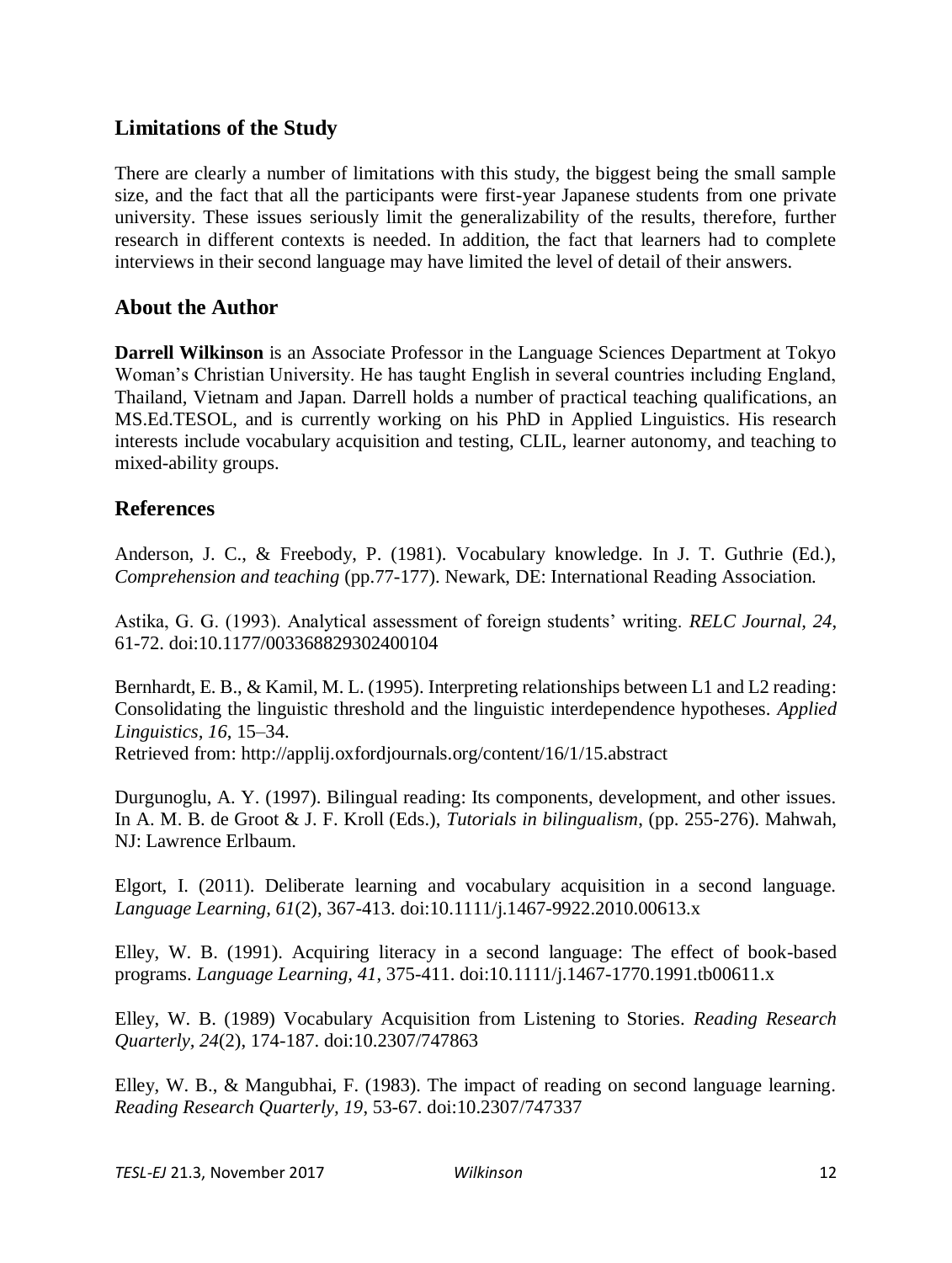Engber, C. A. (1995). The relationship of lexical proficiency to the quality of ESL compositions. Journal of Second Language Writing, 4, 139-155. doi:10.1007/bf00197068

Hazenberg, S., & Hulstijn J. H. (1996). Defining a minimal receptive second-language vocabulary for non-native university students: An empirical investigation. *Applied Linguistics, 17*, 145–163. doi:10.1093/applin/17.2.145

Horst, M., Cobb, T., & Meara, P. (1998). Beyond a Clockwork Orange: Acquiring second language vocabulary through reading. *Reading in a Foreign Language, 11*, 207-223. Retrieved from http://nflrc.hawaii.edu/rfl/PastIssues/rfl112horst.pdf

Hu, M., & Nation, I. S. P. (2000). Unknown vocabulary density and reading comprehension. *Reading in a Foreign Language, 13*, 403−430. Retrieved from http://nflrc.hawaii.edu/rfl/PastIssues/rfl131hsuehchao.pdf

Hulstijn, J. (2001) Intentional and incidental second language vocabulary learning: reappraisal of elaboration, rehearsal, and automaticity. In: P. Robinson (Ed.), *Cognition and second language instruction* (pp. 258-286). Cambridge: Cambridge University Press.

Koda, K. (1989). The effects of transferred vocabulary knowledge on the development of L2 reading proficiency. *Foreign Language Annals 22*, 529-540. doi:10.1111/j.1944- 9720.1989.tb02780.x

Komachali, M. E., & Khodareza, M. (2012). The effect of using vocabulary flash card on Iranian pre-university students' vocabulary knowledge. *International Education Studies, 5*(3), 134-147. doi:10.5539/ies.v5n3p134

Krashen, S. (1989). We acquire vocabulary and spelling by reading: Additional evidence for the input hypothesis. *The Modern Language Journal, 73*, 440-464. doi:10.1111/j.1540- 4781.1989.tb05325.x

Kweon, S., & Kim, H. (2008). Beyond raw frequency: Incidental vocabulary acquisition in extensive reading. *Reading in a Foreign Language, 2*, 191-215. Retrieved from nflrc.hawaii.edu/rfl/October2008/kweon/kweon.pdf

Laufer, B. (2014). Vocabulary in a second language: Selection, acquisition, and testing: a commentary on four studies for JALT vocabulary SIG. *Vocabulary Learning and Instruction, 3*(2), 38-46. doi:10.7820/vli.v03.2.laufer

Laufer, B. (2003). Vocabulary acquisition in a second language: Do learners really acquire most vocabulary by reading? Some empirical evidence. *Canadian Modern Language Review/ LaRevue canadienne des langues vivantes, 59*, 567-587. doi:10.3138/cmlr.59.4.567

Laufer, B. (1992a). How much lexis is necessary for reading comprehension? In H. Bejoint  $\&$ P. L. J. Arnaud (Eds.), *Vocabulary and applied linguistics* (pp. 126-132). Basingstoke: Macmillan.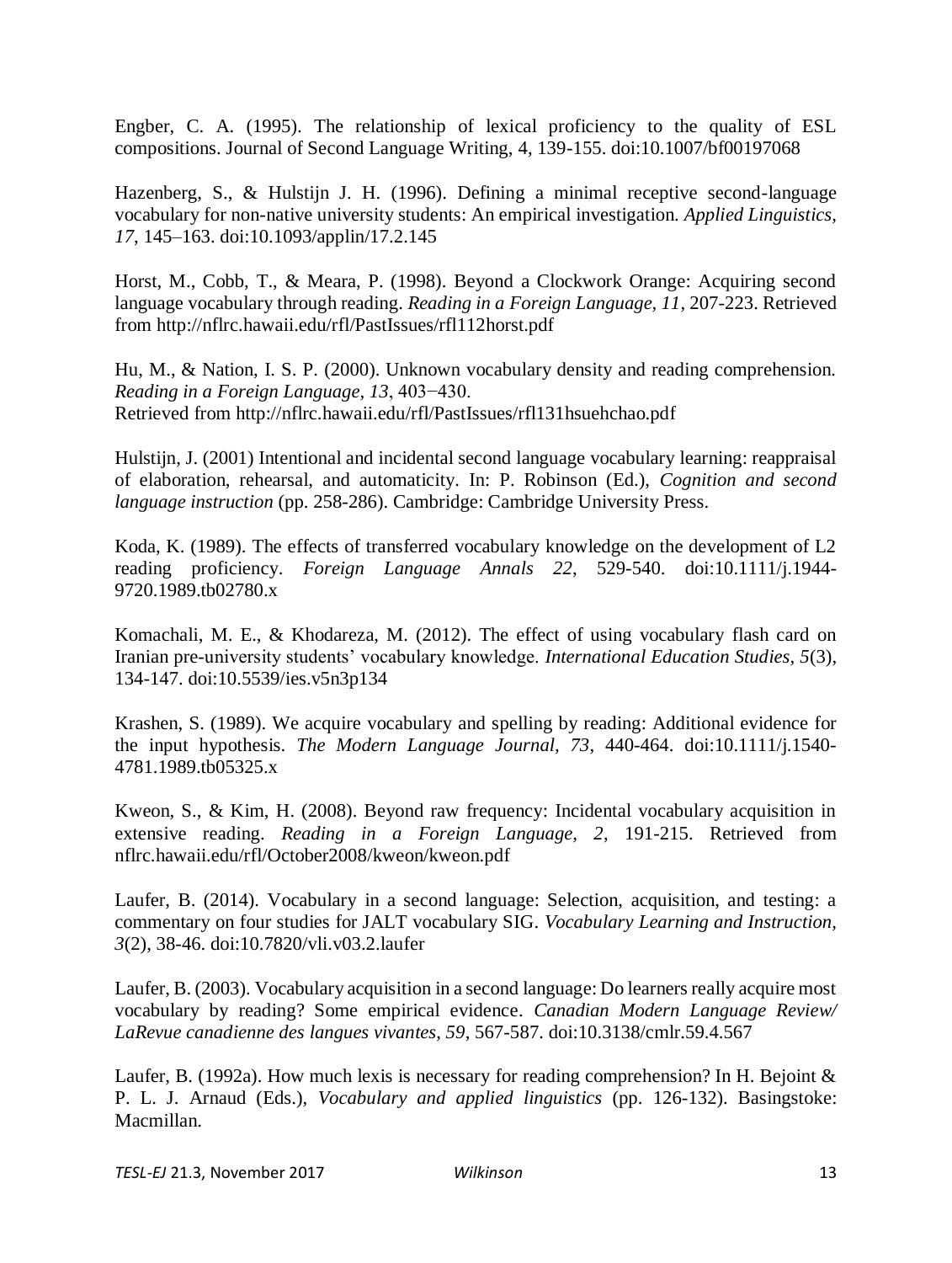Laufer, B. (1992b). Reading in a foreign language: How does L2 lexical knowledge interact with the learner's general academic ability? *Journal of Research in Reading, 15*, 126- 132. doi:10.1111/j.1467-9817.1992.tb00025.x

Laufer, B. (1989). What percentage of text-lexis is essential for comprehension? In C. Laurén & M. Nordman (Eds.), *Special language: From humans thinking to thinking machines* (pp. 316- 323). Clevedon: Multilingual Matters.

Laufer, B., & Hulstijn, J. (2001). Incidental vocabulary acquisition in a second language: The construct of task-induced involvement. *Applied Linguistics, 22*, 1-26. doi:10.1093/ applin/22.1.1

Laufer, B., & Nation, P. (1995). Vocabulary size and use: Lexical richness in L2 written production. *Applied Linguistics, 16*, 307-322. doi:10.1093/applin/16.3.307

Laufer, B., & Rozovski-Roitblat, B. (2014). Retention of new words: quantity of encounters, quality of task, and degree of knowledge. *Language Teaching Research, Special Issue: Vocabulary Research and Pedagogy*, 1-25. doi:10.1177/1362168814559797

Laufer, B., & Ravenhorst-Kalovski, G.C. (2010) . Lexical threshold revisited. *Reading in a foreign language 22*(1), 15-30. Retrieved from [http://nflrc.hawaii.edu/rfl/April2010/](http://nflrc.hawaii.edu/rfl/April2010/%20articles/laufer.pdf)  [articles/laufer.pdf](http://nflrc.hawaii.edu/rfl/April2010/%20articles/laufer.pdf)

Laufer, B., & Shmuueli, K. (1997). Memorizing new words: Does teaching have anything to do with it? *RELC Journal, 28*(89), 89-108. doi:10.1177/003368829702800106

Liu, Y. (2013). Toward a comprehensive model of foreign language vocabulary learning: to integrate instructed learning with incidental learning. *Asian Social Science, 9:10*, 142-151. doi:10.5539/ass.v9n10p142

Mondria, J. A., & Mondria-de Vries, S. (1994). Efficiently memorizing words with the help of word cards and "hand computer": Theory and applications. *System, 22*(1), 47-57. doi:10.1016/0346-251x(94)90039-6

Nakata, T. (2008). English vocabulary learning with word lists, word cards and computers: implications from cognitive psychology research for optimal spaced learning. *ReCALL, 20*, 3- 20. doi:10.1017/s09583440080002

Nation, I.S.P, (2006). How large a vocabulary is needed for reading and listening? *The Canadian Modern Language Review, 63*, 59-82. doi:10.3138/cmlr.63.1.59

Nation, I. S. P. (2013). *Learning vocabulary in another language*. Cambridge, England: Cambridge University Press.

Nation, I.S.P., & Webb, S. (2011). *Researching and analyzing vocabulary*. Boston, MA: Heinle/Cengage.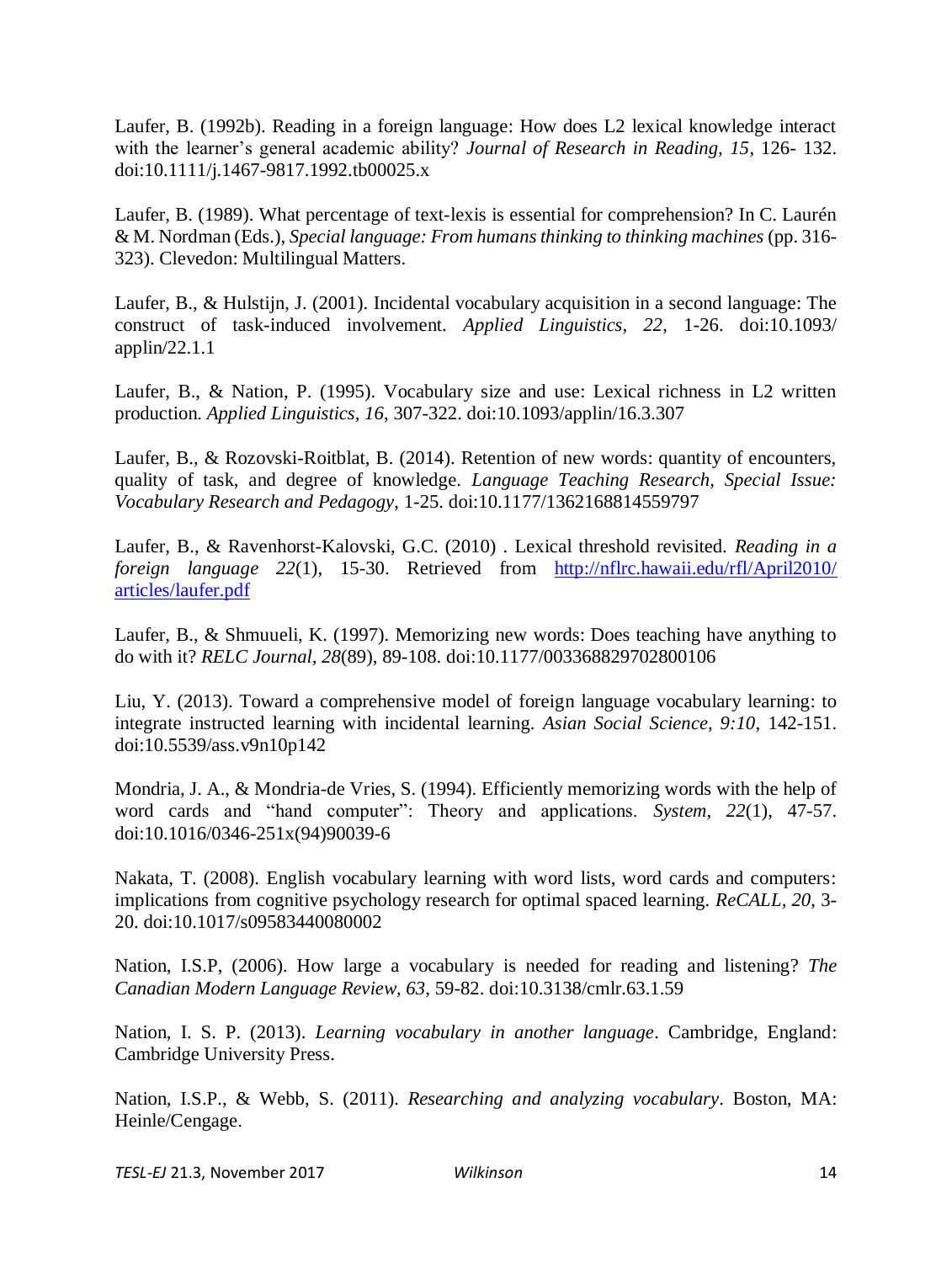Noels, K. A., Pelletier, L. G., Clément, R., & Vallerand, R. J. (2000). Why are you learning a second language? Motivational orientations and self‐determination theory. *Language Learning, 50*(1), 57-85. doi:10.1111/0023-8333.00111

Olinghouse, N. G., & Leaird, J. T. (2009). The relationship between measures of vocabulary and narrative writing quality in second- and fourth-grade students. *Reading and Writing: An Interdisciplinary Journal, 22*, 545 – 565. doi:10.1007/s11145-008-9124-z

Pellicer-Sánchez, A., & Schmitt, N. (2010). Incidental vocabulary acquisition from an authentic novel: Do Things Fall Apart? *Reading in a Foreign Language, 1*, 31-55. Retrieved from <http://nflrc.hawaii.edu/rfl/April2010/articles/pellicersanchez.pdf>

Qian, D. D. (2002). Investigating the relationship between vocabulary knowledge and academic reading performance: An assessment perspective. *Language Learning, 52*, 513–536. doi:10.1111/1467-9922.00193

Qian, D. D. (1999). Assessing the roles of depth and breadth of vocabulary knowledge in reading comprehension. *Canadian Modern Language Review, 56*, 282–308. doi:10.3138/cmlr.56.2.282

Schmitt, N. (2008). Review article: Instructed second language vocabulary learning. *Language Teaching Research, 12*, 329-363. doi:10.1177/136216880808992

Schmitt, N. (1997). Vocabulary learning strategies. In: N. Schmitt, & M. McCarthy (eds.), *Vocabulary: description, acquisition and pedagogy* (pp. 199-227). Cambridge: Cambridge University Press.

Schmitt, N., & Schmitt, D. (1995). Vocabulary notebooks: Theoretical underpinnings and practical suggestions. *ELT Journal, 49*(2), 133-143. doi:10.1093/elt/49.2.133

Wang, Z. X. (2010). An Information Processing Model-based Research of Incidental Vocabulary Learning. *Foreign Language Research, 1*, 108-112. Retrieved from [http://ccsenet.org/journal/index.php/ass/article/download/29412/17479](http://www.ccsenet.org/journal/index.php/ass/article/download/29412/17479)

Waring, R. (2004). In defence of learning words in word pairs: but only when doing it the 'right' way! Retrieved from [http://www1.harenet.ne.jp/~waring/vocab/principles/systematic\\_learning.htm](http://www1.harenet.ne.jp/~waring/vocab/principles/systematic_learning.htm)

Waring, R. (1997). A study of receptive and productive learning from word cards. *Studies in Foreign Languages and Literature, 21*, 94-114. Retrieved from [http://robwaring.org/papers/various/wordcard.html](http://www.robwaring.org/papers/various/wordcard.html)

Waring, R, & Takaki, M. (2003). At what rate do learners learn and retain new vocabulary from reading a graded reader? *Reading in a Foreign Language, 15*:2, 130-163. Retrieved from <http://nflrc.hawaii.edu/rfl/October2003/waring/waring.html>